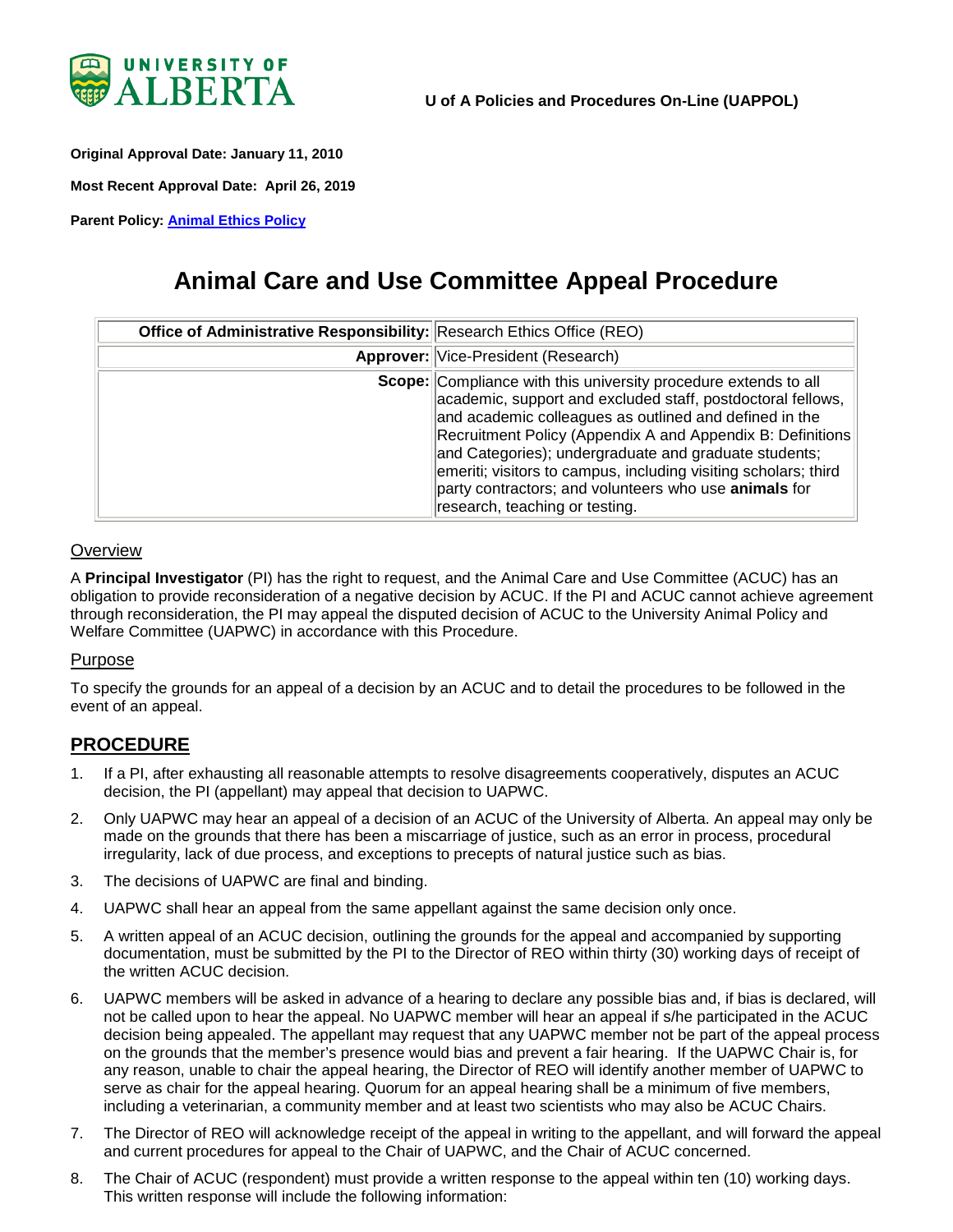

- a. All documents available at the ACUC meeting(s) related to the appeal;
- b. All minutes of the ACUC meeting(s) related to the appeal;
- c. A response to the PI's grounds for appeal; and
- d. Any comments on the alleged miscarriage of justice and on the relief requested.
- 9. For the purposes of an appeal hearing, the Chair of UAPWC may augment UAPWC's membership by adding faculty members who serve on University of Alberta ACUCs. These special members will be asked in advance of a hearing to declare any possible bias; if any such bias is present the member will not be called upon to hear the appeal. Both the appellant and the respondent will have the right to challenge these additional members.
- 10. REO will convene a meeting of UAPWC, with provisions for presentations by the appellant and the respondent, within thirty (30) working days of receipt of the appeal. The appellant will present the grounds for the appeal and speak to the issues. The respondent will present the reasons for the decision of ACUC and speak to the issues. Both sides may call witnesses and question the other parties. Both sides may have an advisor present during the hearing; however, the advisors may not be called as witnesses or participate in the presentations and questions.
- 11. UAPWC, having heard the oral presentations of both parties and having reviewed the written and supporting documentation, shall be the sole judge of the facts and shall, by majority vote, reach a decision before adjourning the appeal hearing. The Chair of UAPWC will, within ten (10) days of the appeal hearing, provide a written decision to REO. REO will transmit the decision to the appellant, the respondent and to such other parties as deemed appropriate.
- 12. If the appeal is upheld, UAPWC will immediately review the animal use application in question.

## **DEFINITIONS**

Any definitions listed in the following table apply to this document only with no implied or intended institution-wide use. [\[▲Top\]](#page-0-0)

| Animal                             | Any living non-human vertebrate and any living invertebrate of the class<br>of cephalopoda, including free-living and reproducing larval forms, used<br>for research, teaching, or testing by University staff or trainees.   |
|------------------------------------|-------------------------------------------------------------------------------------------------------------------------------------------------------------------------------------------------------------------------------|
| <b>Principal Investigator (PI)</b> | A member of the academic staff who is responsible for the design,<br>conduct, supervision and oversight of the care and use of animals in<br>research, teaching or testing as describe in an approved animal use<br>protocol. |

## **FORMS**

No forms for this Procedure. [\[▲Top\]](#page-0-0)

## **RELATED LINKS**

Should a link fail, please contact [uappol@ualberta.ca.](mailto:uappol@ualberta.ca) [\[▲Top\]](#page-0-0)

[Animal Protection Act](http://www.qp.alberta.ca/) (Government of Alberta)

**[Animal Protection Regulation](http://www.qp.alberta.ca/) (Government of Alberta)** 

[Canadian Council on Animal Care](http://www.ccac.ca/en_/standards/guidelines/) Guidelines (CCAC)

[On-line Research Ethics System](https://www.ualberta.ca/research/support/ethics-office/education-training-user-support) (University of Alberta)

Recruitment Policy (Appendix A) Definition and Categories of Academic Staff, Postdoctoral Fellows, Academic [Colleagues and Excluded Academic Staff](https://policiesonline.ualberta.ca/PoliciesProcedures/Procedures/Recruitment-Policy-Appendix-A-Definition-and-Categories-of-Academic-Staff-Administrators-and-Colleagues.pdf) (UAPPOL)

[Recruitment Policy \(Appendix B\) Definition and Categories of Support Staff](https://policiesonline.ualberta.ca/PoliciesProcedures/Procedures/Recruitment-Policy-Appendix-B-Definition-and-Categories-of-Support-Staff.pdf) (UAPPOL)